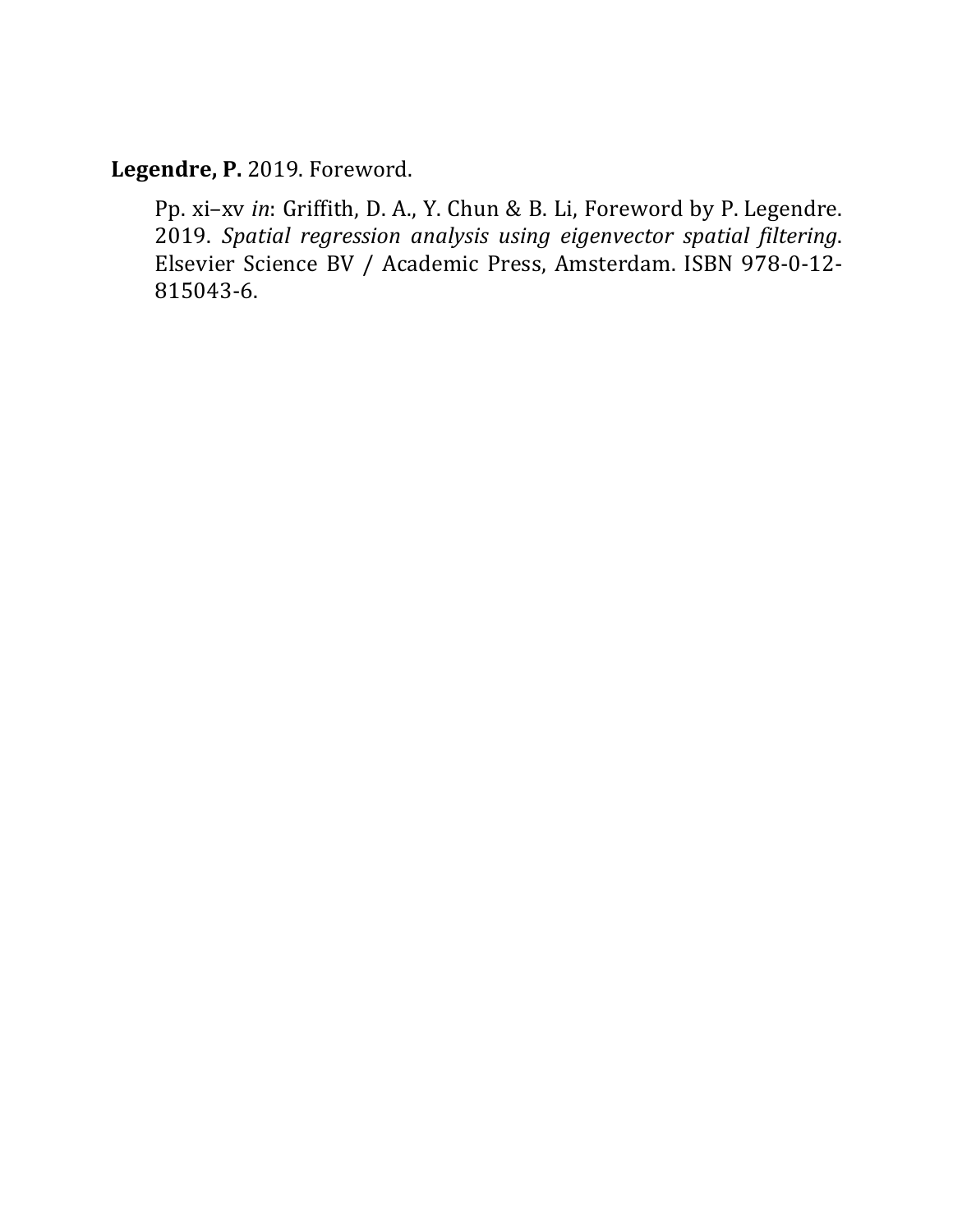## Foreword

Geographers have long understood that natural phenomena contain spatial structures. Tobler's First Law of Geography provocatively characterizes this behavior of nature: "everything is related to everything else, but near things are more related than distant things" [Tobler \(1970, p. 236\).](#page-6-0) This statement is a vivid representation of the phenomenon known as spatial (auto)correlation. Without it, natural phenomena would be disorganized, and physical, geological, and ecological processes, among others, could not take place. On the pragmatic side, if nature did not display spatial structures, there would be no geography or geographers.

Statisticians have long been interested in the description and quantification of spatial structures displayed by data observed in geographic space. These scientists started with a method derived from regression analysis, known as trend surface modeling. [Krumbein \(1956, 1959\)](#page-6-0) and [Grant](#page-5-0) [\(1957\)](#page-5-0) first used this method in the earth sciences, following an earlier proposal by "Student" to describe temporal variation using a polynomial function of time (["Student" \[Gosset\], 1914](#page-5-0)).

In the early days of spatial analysis by practitioners in various fields, spatial correlation in variables was viewed merely as a nuisance: its presence in data made the usual tests of significance invalid when applied without corrections, whereas modified tests were difficult to implement and had not been fully worked out by statisticians. In my own field of specialty, community ecology, key papers appeared in [Levin \(1992\)](#page-6-0) and [Legendre \(1993\),](#page-6-0) arguing that spatial structures were a most important characteristic of the distribution of organisms and natural populations in ecosystems, and were worthy of study for their own sake.

Trend surface analysis, which uses a polynomial function of the geographic coordinates of study sites, was used in early attempts at spatial modeling. This is a rather crude method: to model fine spatial structures would require a polynomial equation with more monomials than observations, which in turn would render the method useless in practice in regression. Researchers then started looking for an applicable method that would produce fine-resolution spatial models with a reasonable number of parameters, one that could be applied to irregularly spaced study sites and be used to model univariate or multivariate response data.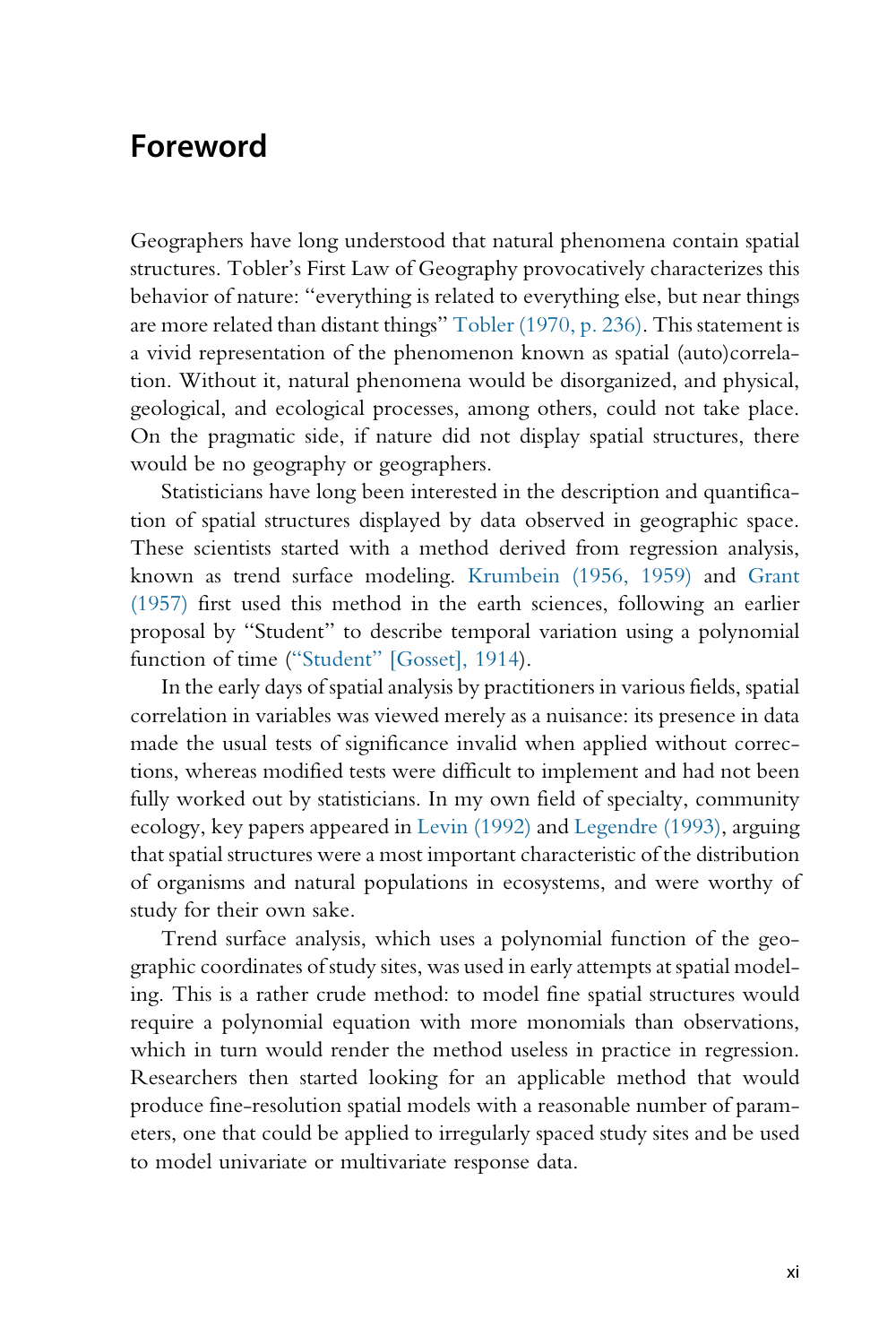### Moran eigenvector spatial filtering: Multiple origins and convergence

A method to model multiscale spatial patterns based on spatial eigenvectors is known as Moran eigenvector spatial filtering (MESF). This book by Griffith, Chun, and Li is about that methodology. Interestingly, this method was developed independently and nearly simultaneously in two different fields, statistical geography ([Griffith, 1996, 2000\)](#page-5-0) and quantitative community ecology (Borcard & Legendre, 2002<sup>1</sup>). Following their first paper, [Borcard,](#page-5-0) [Legendre, Avois-Jacquet, and Tuomisto \(2004\)](#page-5-0) published a series of real-world ecological applications of this method. A few years later, [Dray,](#page-5-0) [Legendre, and Peres-Neto \(2006\)](#page-5-0) formalized the theory of Moran's eigenvector maps (MEM).

Griffith's original goal was to filter the effect of spatial autocorrelation out of model residuals, transferring this component to a model's conditional mean (i.e., intercept), whereas that of Legendre and his coauthors was to explicitly model the multiscale nature of univariate or multivariate response data<sup>2</sup>. The MESF method of analysis was based on earlier developments by geographers to analyze binary spatial connection (i.e., spatial weights) matrices (SWM; [Garrison & Marble, 1964;](#page-5-0) [Gould, 1967](#page-5-0); [Tinkler, 1972;](#page-6-0) [Griffith,](#page-5-0) [1996\)](#page-5-0). The two groups quickly realized that their methods had the same algebraic bases and that their objectives were interchangeable. Researchers from these two groups jointly published a paper unifying the terminology and defining the field of spatial eigenfunction analysis ([Griffith & Peres-Neto,](#page-5-0) [2006\)](#page-5-0), which encompasses all methods based on eigenvectors describing the spatial relationships among study sites.

Subsequently, Griffith and Legendre had an opportunity to exchange notes in August 2007 during a conference organized by Academia Sinica in Taipei, where they had been invited separately and independently to present their methods. They explained to the audience that the two methods, although formally presented in different ways, were actually one and the same.

<sup>&</sup>lt;sup>1</sup> I had presented this method two years earlier in a keynote address delivered at the Modelling Complex Systems conference in Montreal in July 2000. <sup>2</sup> In the fields of community ecology and biogeography, and contrary to many problems in

geography, most response datasets are (highly) multivariate and nonnormal.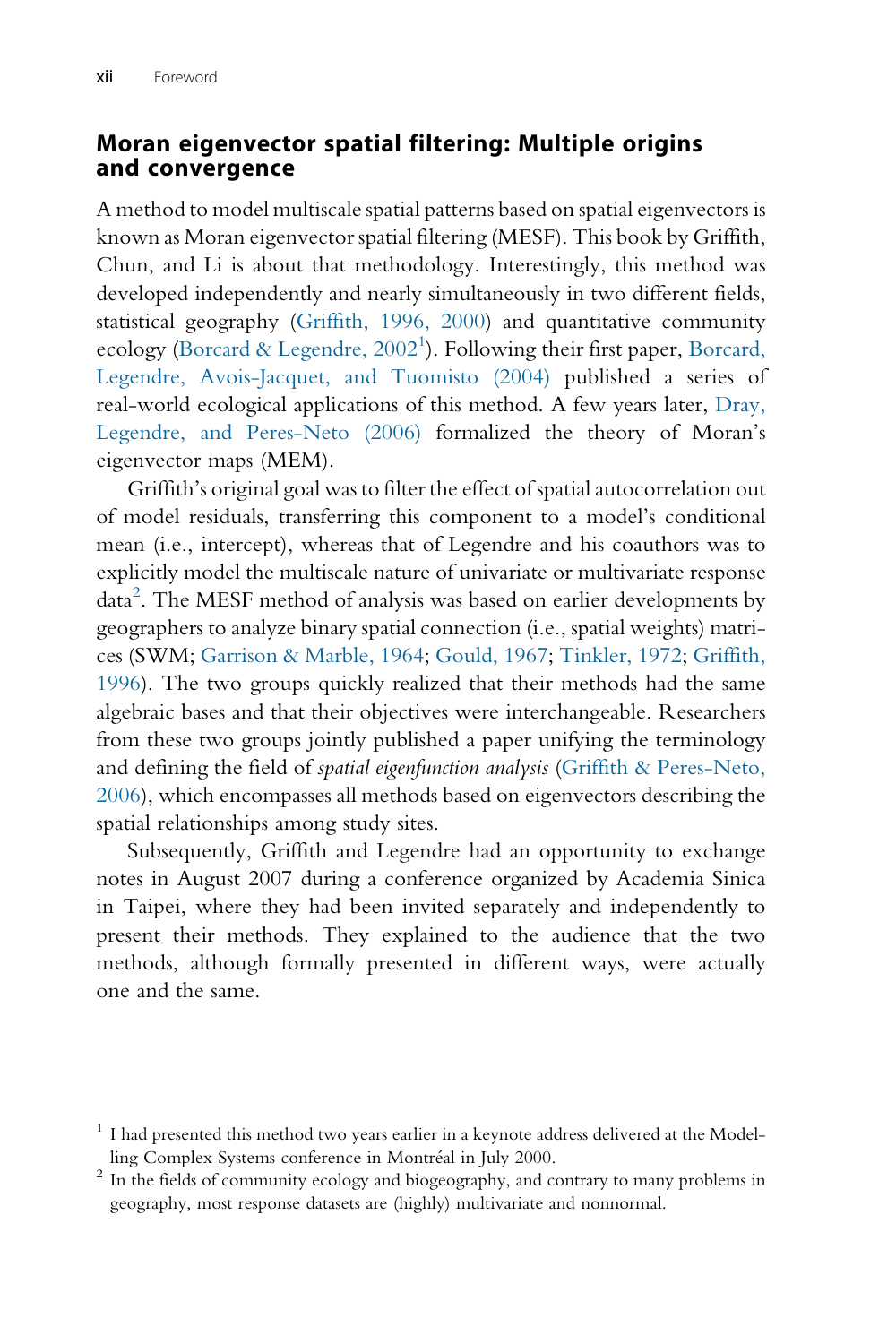#### A word about the theoretical background for MESF in ecology

By asking me to write this "Foreword" for their book, Griffith, Chun, and Li offered me an opportunity to explain the theoretical bases that make ecologists interested in spatial correlation and its modeling by spatial eigenfunctions. For that, I have to go back a little in the history of community ecology. This is the branch of ecology devoted to the scientific study of relationships among the species forming natural communities, as well as relationships between these species and their environmental conditions. In the 1990s, ecologists became aware that different kinds of generating processes could produce spatial correlation in data. The main mechanisms are the following: (1) induced spatial dependence: the functional dependence of given response data (e.g., species) on a set of explanatory variables; this process is in action when species forming natural communities are dependent upon the environmental conditions in which they are found; (2) true autocorrelation: spatial correlation that may occur in multivariate data because of functional interactions among the species in a multivariate data matrix; and (3) historical dynamics: manifestations of past natural events, such as isolation by geographic barriers and disturbances of various kinds (e.g., storms, forest fires, volcanic eruptions, and landslides), and anthropogenic causes, such as agriculture, logging, mining, and constructions of various sizes; these past processes may have caused spatial structures to emerge and may have left traces in present-day data that can be identified and modeled as spatial structures. Researchers in other fields could apply these hypotheses, conceptualizations, or theory elements to the explanation of spatial structures they find in their data.

The methodological developments of MESF to date by quantitative geographers are described in detail in the 10 chapters of this book. Meanwhile, methodological developments of MESF continue in ecological research. Blanchet and his coauthors developed asymmetric spatial eigenvector maps in the late 2000s [\(Blanchet, Legendre, & Borcard, 2008](#page-5-0); [Blanchet, Legendre,](#page-5-0) [Maranger, Monti, & Pepin, 2011](#page-5-0)), a method designed to model the effects of directional physical processes, such as marine and river currents, on ecological communities. [Gu](#page-6-0)énard, Legendre, Boisclair, and Bilodeau (2010) decomposed the correlation between variables into spatial scales and then extended their method to multivariate response data matrices ([Gu](#page-6-0)énard & Legendre, [2018\)](#page-6-0). Following another research path, [Gu](#page-6-0)é[nard, Legendre, and Peres-Neto](#page-6-0) [\(2013\)](#page-6-0) extended the spatial eigenvector framework to the modeling of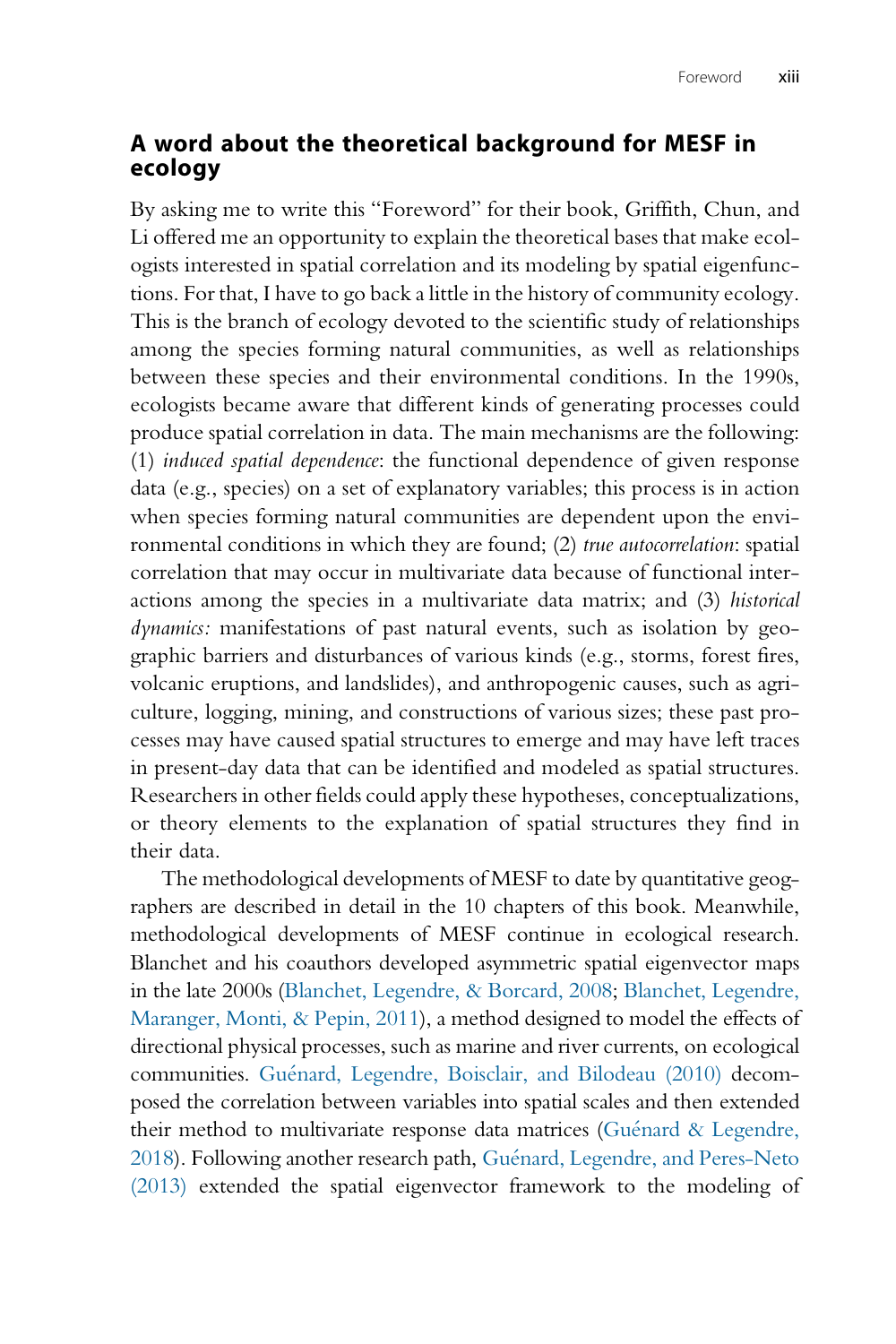phylogenetic trees and used MESF eigenvectors to predict different types of traits and properties unobserved in rare or endangered species [\(Gu](#page-5-0)é[nard,](#page-5-0) [Boisclair, & Legendre, 2015](#page-5-0); [Gu](#page-6-0)é[nard, von der Ohe, Walker, Lek, and](#page-6-0) [Legendre \(2014\)](#page-6-0). Spatial eigenvectors also were used to develop a test for space–time interaction in repeated surveys (through time) of sets of sites without replication (Legendre, De Cáceres, & Borcard, 2010).

Simultaneous development of a methodology by researchers in different disciplines is an indication of its strength. The MESF method was developed independently by two groups of researchers, at about the same time, which may provide users of the method more confidence in it. Reviewing the variety of ways MESF analysis has been applied to real-world data by geographers, on the one hand, and by ecologists, on the other hand, may give users in different fields ideas for applications that they initially had not considered.

In addition, ecologists are interested in software and, in particular, in R. They developed an R package devoted to spatial and temporal analysis called adespatial [\(Dray et al., 2016](#page-5-0), the first version released on CRAN), with a strong emphasis on spatial eigenfunction analysis. This software and that presented in especially Chapter 4 of this book provide a powerful toolbox for practitioners.

Scientists who apply MESF methods to analyze data recognize that spatial eigenfunctions, which describe unmeasured spatial relationships among the sites constituting study units, may be a proxy for unmeasured explanatory variables. This perspective means, in practice, that one can use these eigenfunctions to model and predict spatial structures without detailed quantitative knowledge of all explanatory variables affecting a set of observed data.

#### Extensions and the future of MESF analysis

Extensions of MESF to the analysis of temporal data (time series) and to space–time data appeared in the 2010s. In the Preface of this book, Griffith, Chun, and Li mention these developments, which were the result of the work of several groups of researchers in statistical geography. Ecologists also extended MESF to the analysis of space–time data [\(Legendre &](#page-6-0) [Gauthier, 2014](#page-6-0)).

I would like to express my highest appreciation to Professors Griffith, Chun, and Li for the immense amount of work they have completed to produce the 10 chapters of this book. Developers and users of spatial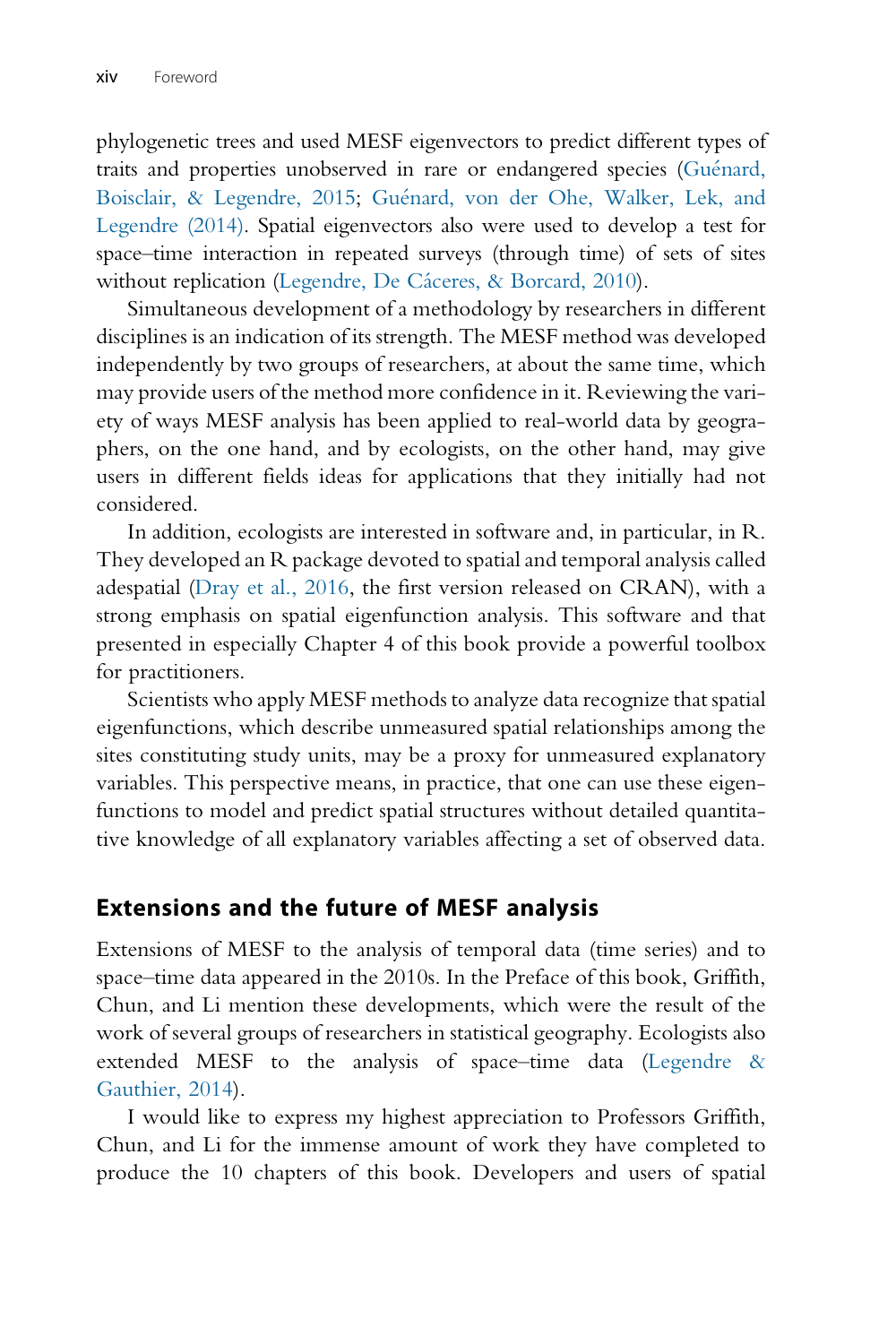<span id="page-5-0"></span>eigenfunction methods in all fields of the natural and social sciences will read, study, and refer to this book, which constitutes the first comprehensive compendium of spatial eigenfunction research. This book represents a necessary and effective step toward future development and diffusion of the method. Furthermore, seeing what new understanding will be achieved by researchers about the role of spatial structures in natural and man-made systems—researchers who now have a firm basis of knowledge upon which to base their applications of MESF and its future developments—will be exciting.

#### Pierre Legendre

Universite de Montreal, Montreal, QC, Canada April, 2019

#### References

- ["Student" \[W. S. Gosset\]. \(1914\). The elimination and spurious correlation due to position in](http://refhub.elsevier.com/B978-0-12-815043-6.09997-3/rf0010) [time or space.](http://refhub.elsevier.com/B978-0-12-815043-6.09997-3/rf0010) Biometrika, 10, 179-180.
- [Blanchet, F. G., Legendre, P., & Borcard, D. \(2008\). Modelling directional spatial processes](http://refhub.elsevier.com/B978-0-12-815043-6.09997-3/rf0015) in ecological data. [Ecological Modelling](http://refhub.elsevier.com/B978-0-12-815043-6.09997-3/rf0015), 215, 325–336.
- [Blanchet, F. G., Legendre, P., Maranger, R., Monti, D., & Pepin, P. \(2011\). Modelling the](http://refhub.elsevier.com/B978-0-12-815043-6.09997-3/rf0020) [effect of directional spatial ecological processes at different scales.](http://refhub.elsevier.com/B978-0-12-815043-6.09997-3/rf0020) Oecologia, 166, 357–[368.](http://refhub.elsevier.com/B978-0-12-815043-6.09997-3/rf0020)
- [Borcard, D., & Legendre, P. \(2002\). All-scale spatial analysis of ecological data by means of](http://refhub.elsevier.com/B978-0-12-815043-6.09997-3/rf0025) [principal coordinates of neighbour matrices.](http://refhub.elsevier.com/B978-0-12-815043-6.09997-3/rf0025) Ecological Modelling, 153, 51–68.
- [Borcard, D., Legendre, P., Avois-Jacquet, C., & Tuomisto, H. \(2004\). Dissecting the spatial](http://refhub.elsevier.com/B978-0-12-815043-6.09997-3/rf0030) [structure of ecological data at multiple scales.](http://refhub.elsevier.com/B978-0-12-815043-6.09997-3/rf0030) Ecology, 85, 1826–1832.
- Dray, S., Blanchet, G., Guénard, G., Jombart, T., Legendre, P., & Wagner, H. H. (2016). adespatial: multivariate multiscale spatial analysis. R package version 0.0-2. [http://cran.r-project.](http://cran.r-project.org/package=adespatial) [org/package](http://cran.r-project.org/package=adespatial)=[adespatial](http://cran.r-project.org/package=adespatial).
- [Dray, S., Legendre, P., & Peres-Neto, P. R. \(2006\). Spatial modelling: a comprehensive](http://refhub.elsevier.com/B978-0-12-815043-6.09997-3/rf0040) [framework for principal coordinate analysis of neighbour matrices \(PCNM\).](http://refhub.elsevier.com/B978-0-12-815043-6.09997-3/rf0040) Ecological [Modelling](http://refhub.elsevier.com/B978-0-12-815043-6.09997-3/rf0040), 196, 483–493.
- [Garrison, W. L., & Marble, D. F. \(1964\). Factor analytic study of the connectivity of a](http://refhub.elsevier.com/B978-0-12-815043-6.09997-3/rf0045) transportation matrix. [In vol. 12. Papers and Proceedings, Regional Science Association](http://refhub.elsevier.com/B978-0-12-815043-6.09997-3/rf0045), [\(pp. 231](http://refhub.elsevier.com/B978-0-12-815043-6.09997-3/rf0045)–238).
- [Gould, P. R. \(1967\). On the geographical interpretation of eigenvalues.](http://refhub.elsevier.com/B978-0-12-815043-6.09997-3/rf0050) Transactions of the [Institute of British Geographers](http://refhub.elsevier.com/B978-0-12-815043-6.09997-3/rf0050), (42), 53–92.
- [Grant, F. A. \(1957\). A problem in the analysis of geophysical data.](http://refhub.elsevier.com/B978-0-12-815043-6.09997-3/rf0055) Geophysics, 22, 309–344.
- [Griffith, D. \(1996\). Spatial autocorrelation and eigenfunctions of the geographic weights](http://refhub.elsevier.com/B978-0-12-815043-6.09997-3/rf0060) [matrix accompanying geo-referenced data.](http://refhub.elsevier.com/B978-0-12-815043-6.09997-3/rf0060) Canadian Geographer, 40, 351–367.
- [Griffith, D. \(2000\). A linear regression solution to the spatial autocorrelation problem.](http://refhub.elsevier.com/B978-0-12-815043-6.09997-3/rf0065) Journal [of Geographical Systems](http://refhub.elsevier.com/B978-0-12-815043-6.09997-3/rf0065), 2, 141–156.
- [Griffith, D., & Peres-Neto, P. R. \(2006\). Spatial modeling in ecology: the flexibility of eigen](http://refhub.elsevier.com/B978-0-12-815043-6.09997-3/rf0070)[function spatial analyses.](http://refhub.elsevier.com/B978-0-12-815043-6.09997-3/rf0070) Ecology, 87, 2603–2613.
- [Gu](http://refhub.elsevier.com/B978-0-12-815043-6.09997-3/rf0075)é[nard, G., Boisclair, D., & Legendre, P. \(2015\). Phylogenetics to help predict active](http://refhub.elsevier.com/B978-0-12-815043-6.09997-3/rf0075) [metabolism.](http://refhub.elsevier.com/B978-0-12-815043-6.09997-3/rf0075) Ecosphere, 6, art62.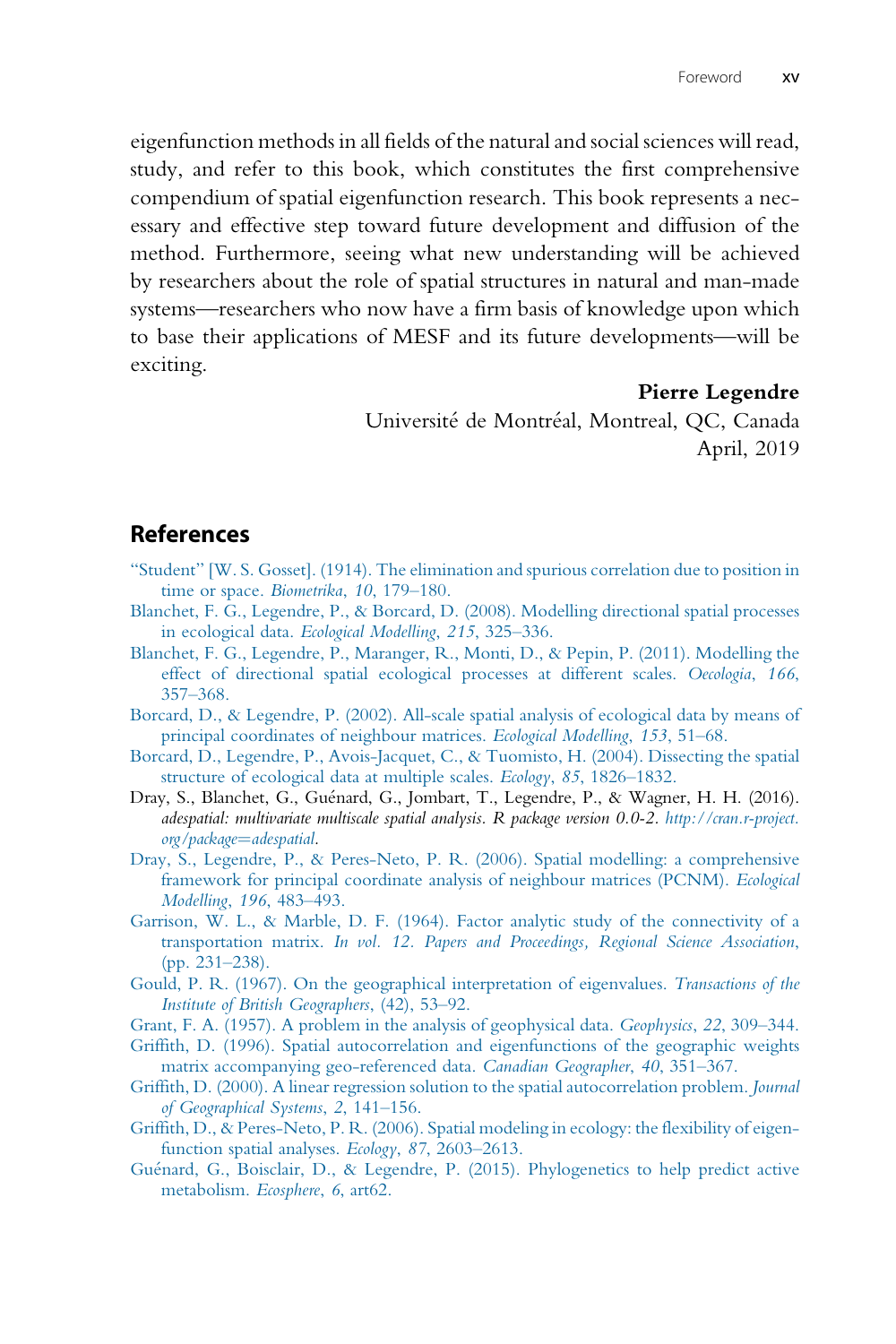- <span id="page-6-0"></span>[Gu](http://refhub.elsevier.com/B978-0-12-815043-6.09997-3/rf0080)é[nard, G., & Legendre, P. \(2018\). Bringing multivariate support to multiscale codepen](http://refhub.elsevier.com/B978-0-12-815043-6.09997-3/rf0080)[dence analysis: assessing the drivers of community structure across spatial scales.](http://refhub.elsevier.com/B978-0-12-815043-6.09997-3/rf0080) Methods [in Ecology and Evolution](http://refhub.elsevier.com/B978-0-12-815043-6.09997-3/rf0080), 9, 292–304.
- [Gu](http://refhub.elsevier.com/B978-0-12-815043-6.09997-3/rf0085)e[nard, G., Legendre, P., Boisclair, D., & Bilodeau, M. \(2010\). Multiscale codependence](http://refhub.elsevier.com/B978-0-12-815043-6.09997-3/rf0085) [analysis: an integrated approach to analyze relationships across scales.](http://refhub.elsevier.com/B978-0-12-815043-6.09997-3/rf0085) Ecology, 91, 2952–[2964.](http://refhub.elsevier.com/B978-0-12-815043-6.09997-3/rf0085)
- [Gu](http://refhub.elsevier.com/B978-0-12-815043-6.09997-3/rf0090)e[nard, G., Legendre, P., & Peres-Neto, P. R. \(2013\). Phylogenetic eigenvector maps: a](http://refhub.elsevier.com/B978-0-12-815043-6.09997-3/rf0090) [framework to model and predict species traits.](http://refhub.elsevier.com/B978-0-12-815043-6.09997-3/rf0090) Methods in Ecology and Evolution, 4, 1120–[1131.](http://refhub.elsevier.com/B978-0-12-815043-6.09997-3/rf0090)
- [Gu](http://refhub.elsevier.com/B978-0-12-815043-6.09997-3/rf0095)e[nard, G., von der Ohe, P. C., Walker, S. C., Lek, S., & Legendre, P. \(2014\). Using phy](http://refhub.elsevier.com/B978-0-12-815043-6.09997-3/rf0095)[logenetic information and chemical properties to predict species tolerances to pesticides.](http://refhub.elsevier.com/B978-0-12-815043-6.09997-3/rf0095) [Proceedings of the Royal Society B](http://refhub.elsevier.com/B978-0-12-815043-6.09997-3/rf0095), 281, 20133239.
- [Krumbein, W. C. \(1956\). Regional and local components in facies maps.](http://refhub.elsevier.com/B978-0-12-815043-6.09997-3/rf0100) Bulletin of the Amer[ican Association of Petroleum Geologists](http://refhub.elsevier.com/B978-0-12-815043-6.09997-3/rf0100), 40, 2163–2194.
- [Krumbein, W. C. \(1959\). Trend-surface analysis of contour type maps with irregular control](http://refhub.elsevier.com/B978-0-12-815043-6.09997-3/rf0105)point spacing. [Journal of Geophysical Research](http://refhub.elsevier.com/B978-0-12-815043-6.09997-3/rf0105), 64, 823–834.
- [Legendre, P. \(1993\). Spatial autocorrelation: trouble or new paradigm?](http://refhub.elsevier.com/B978-0-12-815043-6.09997-3/rf0110) Ecology, 74, 1659–[1673.](http://refhub.elsevier.com/B978-0-12-815043-6.09997-3/rf0110)
- Legendre, P., De Cáceres, M., & Borcard, D. (2010). Community surveys through space and time: testing the space–[time interaction in the absence of replication.](http://refhub.elsevier.com/B978-0-12-815043-6.09997-3/rf0115) Ecology, 91, 262–[272.](http://refhub.elsevier.com/B978-0-12-815043-6.09997-3/rf0115)
- [Legendre, P., & Gauthier, O. \(2014\). Statistical methods for temporal and space](http://refhub.elsevier.com/B978-0-12-815043-6.09997-3/rf0120)–time analysis [of community composition data.](http://refhub.elsevier.com/B978-0-12-815043-6.09997-3/rf0120) Proceedings of the Royal Society B, 281, 20132728.
- [Levin, S. A. \(1992\). The problem of pattern and scale in ecology.](http://refhub.elsevier.com/B978-0-12-815043-6.09997-3/rf0125) Ecology, 73, 1943–1967.
- [Tinkler, K. J. \(1972\). The physical interpretation of eigenfunctions of dichotomous matrices.](http://refhub.elsevier.com/B978-0-12-815043-6.09997-3/rf0130) [Transactions of the Institute of British Geographers](http://refhub.elsevier.com/B978-0-12-815043-6.09997-3/rf0130), (55), 17–46.
- [Tobler, W. \(1970\). A computer movie simulating urban growth in the Detroit Region.](http://refhub.elsevier.com/B978-0-12-815043-6.09997-3/rf0135) Economic Geography, 46, 234–[240. Supplement.](http://refhub.elsevier.com/B978-0-12-815043-6.09997-3/rf0135)